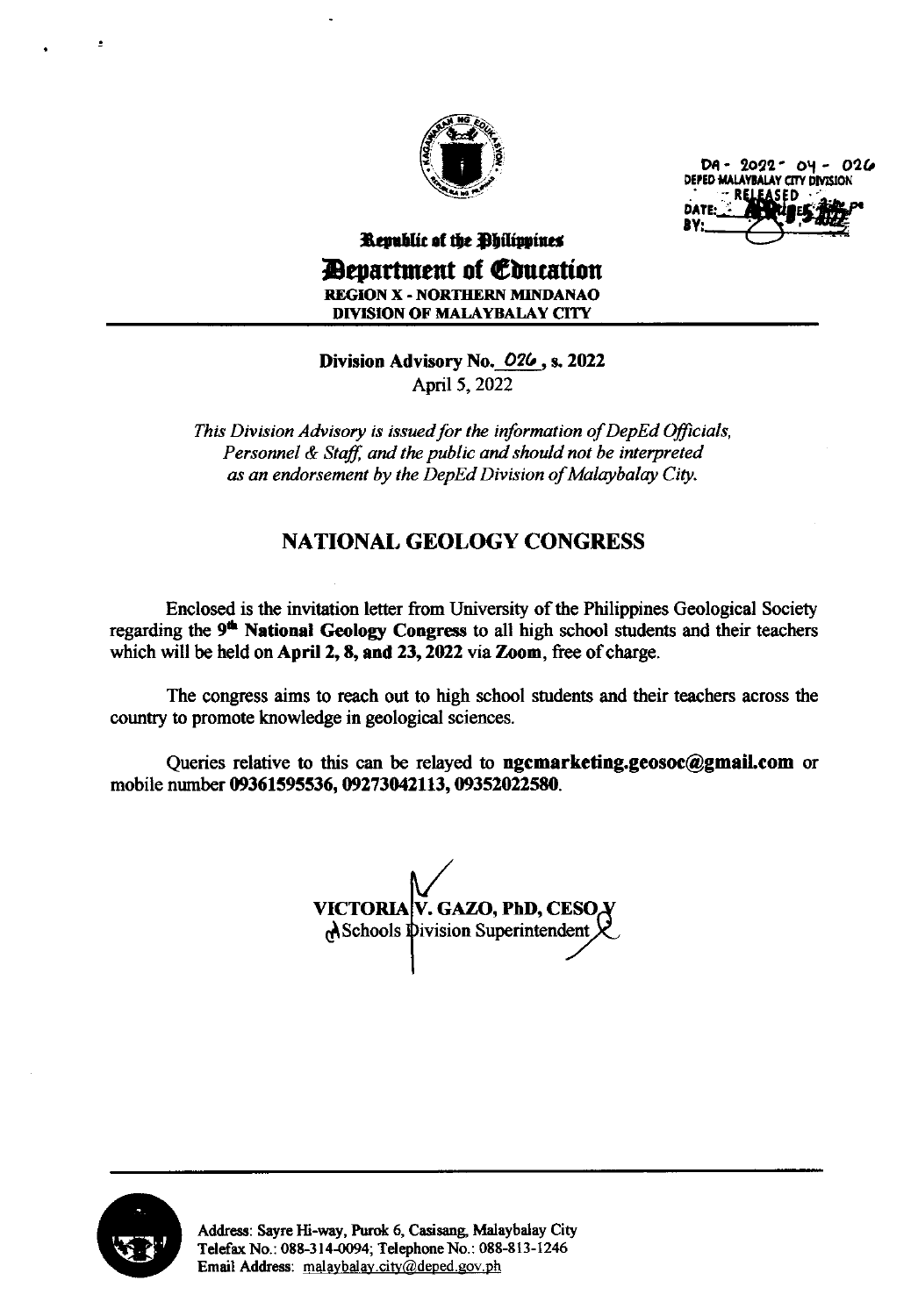

Republic of the Ohilippines **Department of Education** REGION X - NORTHERN MINDANAO

49636 DEPARTMENT OF EDUC

#### Regional Advisory No. 73, s. 2022 March 31, 2022 Complying with DepEd Order No. 8, s. 2013, this Office issues this Advisory not for endorsement per DO 28, s. 2001, but for the information of DepEd officials, personnel/staff, and the concerned public. (Visit deped10.com)

#### NATIONAL GEOLOGY CONGRESS

The UP Geological Society is inviting students and teachers to join the National Geology Congress via Zoom on April 2, 8, and 23.

The participation of both public and private schools shall be on a voluntary basis. As such, the participants themselves shall shoulder any registration fees and travel/incidental expenses. Further, their participation shall be subject to the no-disruption-of-classes policy stipulated in DepEd Order No. 9, s. 2005 titled Instituting Measures to Increase Engaged Time-on-Task and Ensuring Compliance therewith, Section 3 of Republic Act No. 5546 (Policy on Contributions), and DepEd Order No. 66, s. 2017 (Policy on Off-Campus Activities).

Attached is the letter from the UP Geological Society for reference.

For more information, please email at ngcmarketing@gmail.com.

This Office directs the immediate and wide dissemination of this Advisory.

**ATCH: As stated** To be indicated in the Perpetual Index under the following subjects: INVISATIONS **CONGRESS** CLMD/nick



DepEd Regional Office X, Zone 1, Upper Balulang, Cagayan de Oro City (088) 856-3932 | (088) 881-3137 | (088) 881-3031 Department of Education Region 10 region10@deped.gov.ph http://deped10.com

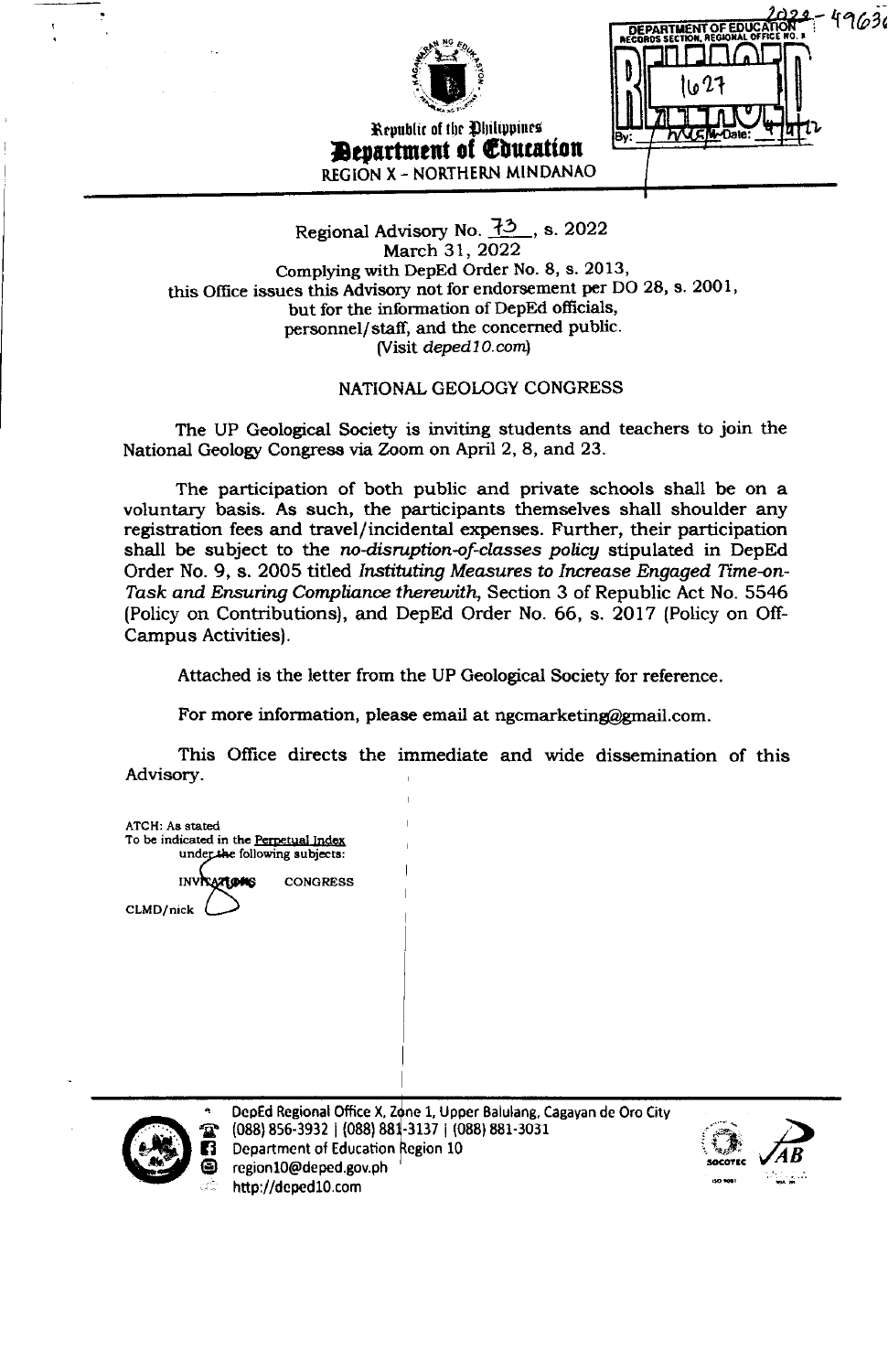

9<sup>fti</sup> NATIONAL GEOLOGY CONGRESS UNIVERSITY OF THE PHILIPPINES GEOLOGICAL SOCIETY APRIL 2022

To whom it may concern.

#### Warmest greetings!

The University of the Philippines Geological Society (UP GeoSoc) is the oldest student organization based in the National Institute of Geological Sciences (NIGS) dedicated to the pursuit of honor and excellence in the field of geology. The organization takes pride in its alumni who became forerunners in the different fields of geology, including the industry, geothermal, mineral, and oil exploration, and inthe academe.

In the 64th year of the society, we are holding the annual National Geology Congress (NGC), a series of events with over 1500 participants from all over the country joining every year. Even after nine years, UP GcoSoc continues to fulfill the NGC's objectives: equipping high school earth science teachers and students with the tools necessary for proper discussion and integration of both the discipline and the practice; and promoting the impact and importance of geology in our daily lives. Due to our current circumstances, this year's NGC is geared towards a completely online setup. It will be conducted via Zoom on April 2, 8 and 23, 2022. All events are free of charge. Further guidelines will be sent in the following days should there be additional queries on the setup.

In this regard, we are humbly inviting your school to participate in the activities we have prepared. We are assuring that this year's NGC will be a worthwhile and enjoyable experience. Attached herewith are the details about the event and the activities.

Cupgeosoc

M | ngc geosoc@gmail.com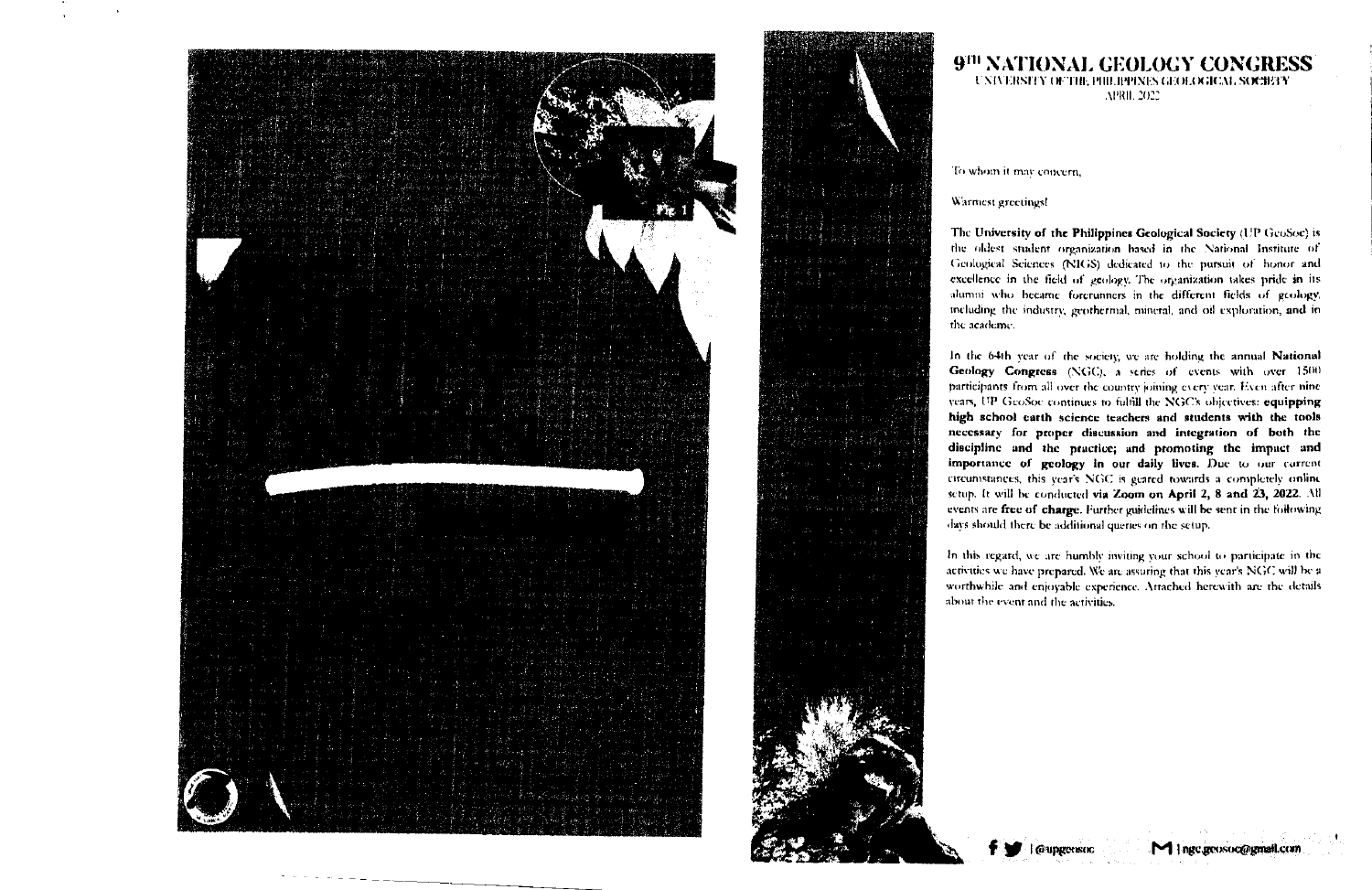

9<sup>111</sup> NATIONAL GEOLOGY CONGRESS UNIVERSITY OF THE PHILIPPINES GEOLOGICAL SOCIETY APRIL 2022

Should there be any concerns, or if you wish to set an appointment, feel free to contact please us through c-mail (ngcmarketing.geosoc@gmail.com) or mobile (09361595536, 09273042113, 09352022580).

Dominique Anne D. Operania

Event Co-Head, 9th NGC

09352022580 (TM)

Sincerely.

April Szyan Joy E. Tumpalan Marketing Head **EP Geological Society** 09361595536 (TM)

Noted: <del>sno</del>ottr'h

Danolla Trina S. Callosa **Event Co-Head, 9th NGC** 09273042113 (TM)

Marco Altredo I. Barrientos

Adviser **UP Geological Society** 

*GAINGCONDE* 

Minge.gensoc@gmail.com



## 9<sup>TH</sup> NATIONAL GEOLOGY CONGRESS

UNIVERSITY OF THE PHILIPPINES GEOLOGICAL SOURTY APRIL 2022

#### ABOUT UP GEOLOGICAL SOCIETY

The University of the Philippines Geological Society (UP GeoSoc) is a duly recognized university-based academic organization. Primarily, composed of BS Geology students, UP GeoSoc is the oldest and one of the largest organizations based at the National Institute of Geological Sciences (NIGS), UP Diliman. The society promotes the advancement of the geological sciences and the national issues concerning it among the student body and the local community. Founded in 1957, the organization and its members have continuously dedicated themselves to the pursuit of honor and excellence in the field of geology. Currently, UP GeoSoc continues to be active in its community and regularly partners with different organizations inside and outside the university.

#### **ABOUT** THE **NATIONAL** GEOLOGY **CONGRESS**

The National Geology Congress (NGC) is the flagship event of the University of the Philippines Geological Society. Through a week-long series of events, it aims to reach out to high school students and their teachers across the country to promote knowledge in geological sciences. With a growing number of participants each year, the event has a track record of successful partnerships with both companies and schools alike.

Navigating through the challenges brought about by the current times, the NGC shifts its focus in emphasizing the relevance of geology and related fields. More importantly, it aims to bridge the disconnect between the public and scientific knowledge. In its 9<sup>th</sup> installment-albeit to be conducted online-the NGC aims to bring insightful, relevant, yet funfilled activities to a wider audience.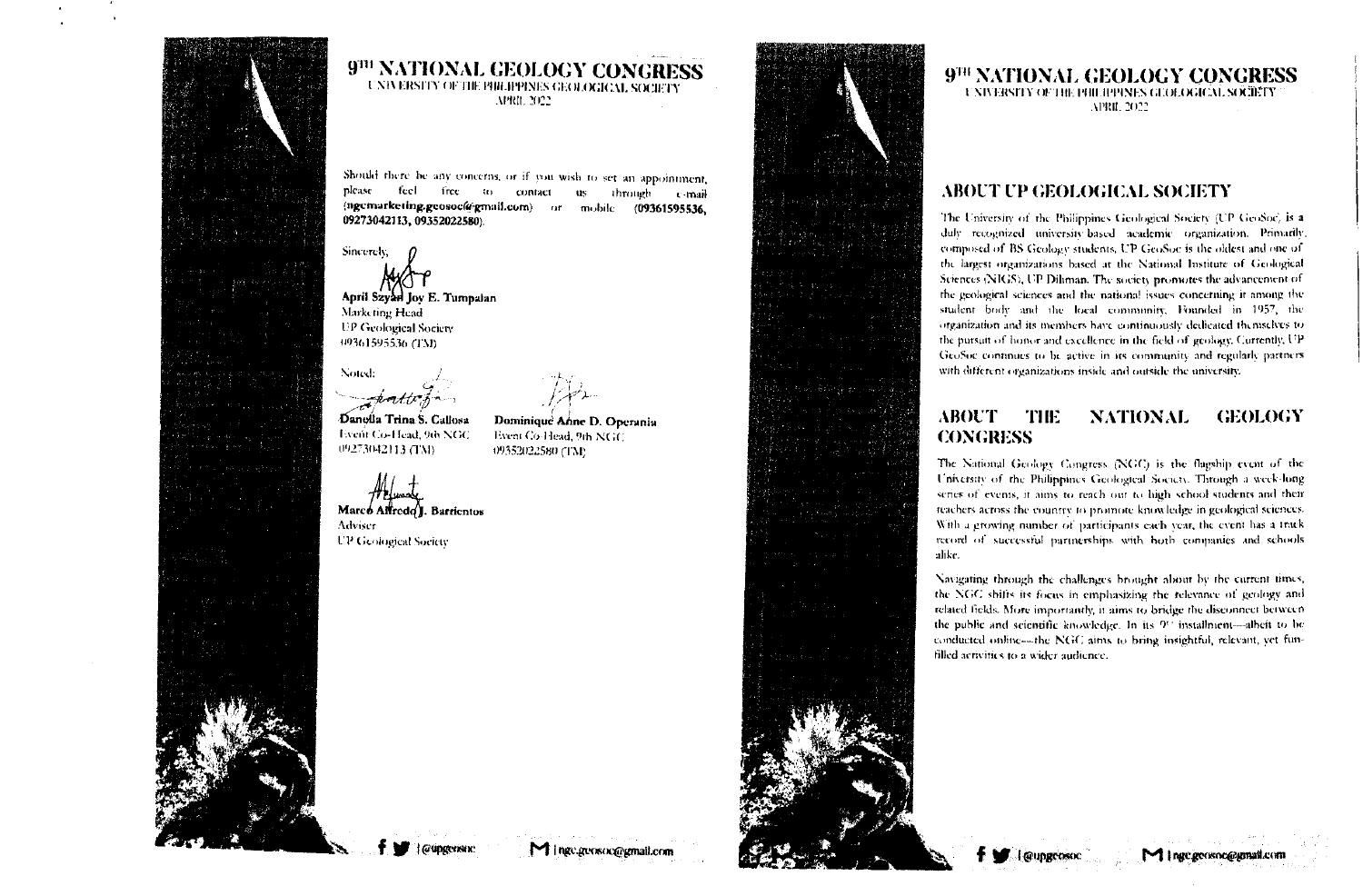



## 979 NATIONAL GEOLOGY CONGRESS CNINESITY OF THE PHILIPPINES GEOLOGICAL SOCIETY

APRIL 2022

## **NGC IN NUMBERS**

 $(8^{111}\text{ INSTALLMENT}, 2021)$ :

Approximately 10,000 currillative views on Facebook Lee with international *participants* 

Total of 32 sponsors and partners

**Registered Participants** HSW: 417

ESTW: 727  $GSF.470$ 

Poster Making: 50





(event details)



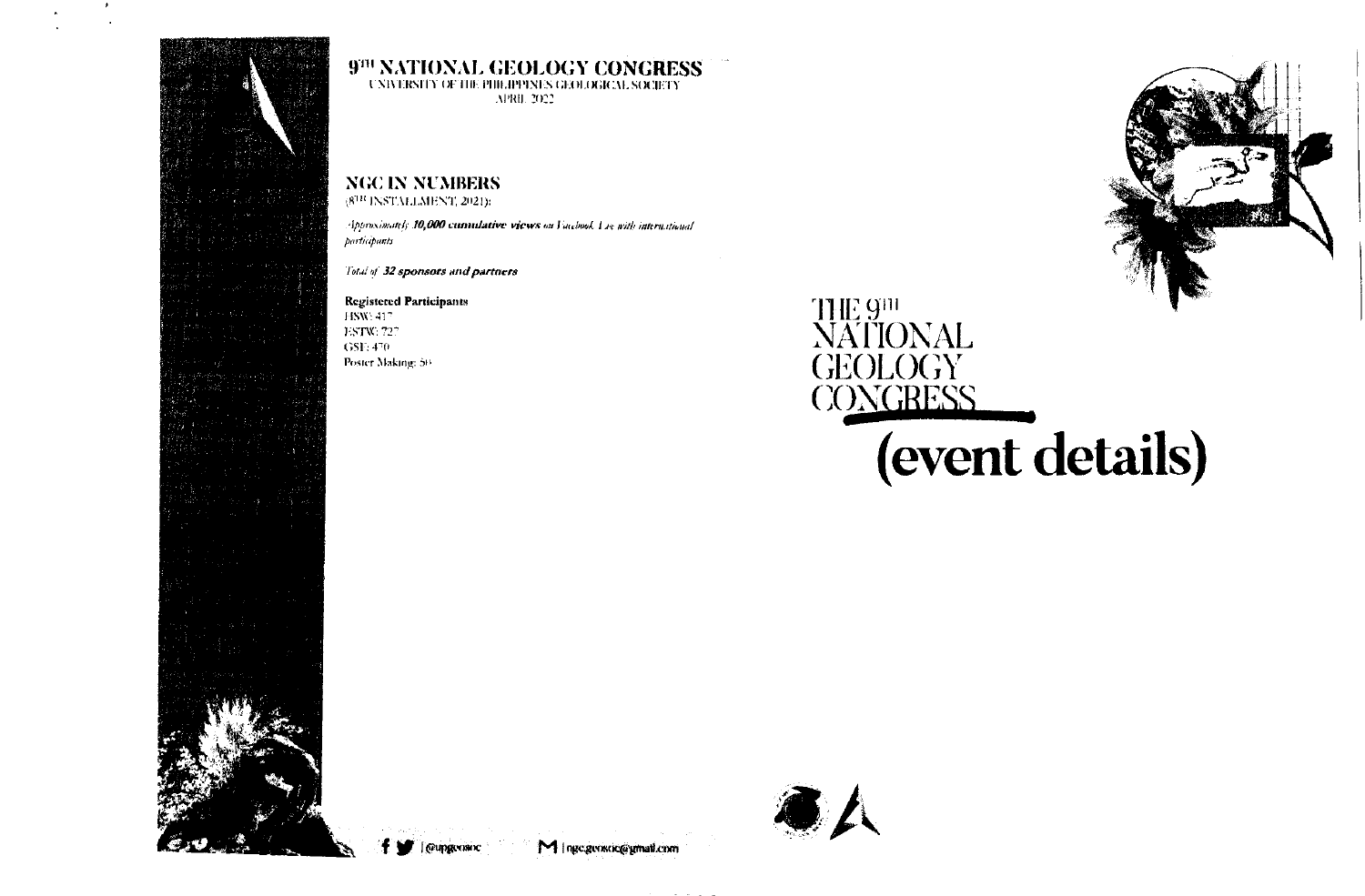

## **EARTH SCIENCE TEACHERS' WEBINAR GUIDELINES**

| WEBINAR TITLE:          | Drop, Cover, and Learn: Geological Hazards, Disaster Readiness, and |  |
|-------------------------|---------------------------------------------------------------------|--|
|                         | Risk Reduction in the Philippines                                   |  |
| <b>TARGET AUDIENCE:</b> | <b>Farth Science Teachers (Highschool level)</b>                    |  |
|                         | <b>REGISTRATION LINK: Preservation of the STW</b>                   |  |

#### **EVENT DESCRIPTION:**

ESTW is a one-day webinar that aims to: (1) equip high school teachers with supplementary knowledge to effectively teach geological hazards and Disaster Readiness, and Risk Reduction in the Philippines (DRRR) online; (2) present new strategies and tools that may help in making online science teaching more engaging; (3) impart technical knowledge on certain applications that may be relevant in teaching science topics online; and (4) facilitate a fruitful exchange of insights among the participants.

#### TOBICS

 $\Delta_{\rm I}$ 

 $\sim$ 

| TULICS                                                                                      | 1:55-2:00     |       |
|---------------------------------------------------------------------------------------------|---------------|-------|
| Geological Hazards and Examples in the Philippines                                          |               |       |
| • Geological bazards in the Philippines                                                     |               | Speak |
| • How geological hazards become a disaster                                                  | $2:10-2:30$   |       |
| • Guidelines on how to be safe from hazards                                                 |               |       |
| Guidelines on the do's and don'ts before, during, and after a disaster<br>۰                 | $2:30-2:40$   |       |
| · Suggested teaching strategies on teaching geological hazards and disasters to high school |               |       |
| students                                                                                    | $2:40 - 2:50$ | Г     |
| Hazaid Honter and Its Uses m the Classroom                                                  | 2:50-2:55     |       |
| <b>Basics of Hazard Hunter</b><br>٠                                                         |               |       |
| How Hazard Hunter can be used for reaching geological hazards and DRRR<br>٠                 | $2:55-3:25$   | Speak |
| How teachers can incorporate using Hazard Hunter into their activities<br>٠                 |               |       |
|                                                                                             | 3:25-3:35     |       |
| Google Batth for Teaching Earth Science                                                     |               |       |
| • Basics of Google Earth                                                                    | 3:35.3:45     |       |
| How Google Earth can be used for teaching Earth Science<br>٠                                |               |       |
| • How teachers can incorporate using Google Earth into their activities                     | $3:45 - 3:50$ |       |

. How Google Earth can be possibly used for teaching geological hazards

 $\mathcal{F}(\mathcal{F})=\mathcal{F}(\mathcal{F})=\mathcal{F}(\mathcal{F})=\mathcal{F}(\mathcal{F})=\mathcal{F}(\mathcal{F})=\mathcal{F}(\mathcal{F})$ 

9TH NATIONAL GEOLOGY CONGRESS **UNIVERSITY OF THE PHILIPPINES GEOLOGICAL SOCIETY** APRIL 2022

## **EXPECTED PROGRAM FLOW**

Earth Science Teachers' Webinar

| <b>TIME</b>   | <b>ACTIVITY</b>                                                  | TIME ALLOTMENT     |
|---------------|------------------------------------------------------------------|--------------------|
| 12:50-1:00    | Admission of Participants and Showing of<br>Partners' Videos     | 10 minutes         |
| 1:00 1:05     | <b>Event Introduction</b>                                        | 5 minutes or less  |
| 1:05 1:10     | <b>Opening Remarks</b>                                           | 5 minutes or less  |
| $1:10-1:15$   | Introduction of Speaker 1                                        | 5 minutes or less  |
| 1:15-1:45     | Speaker 1: Geological Hazards and Examples in<br>the Philippines | 30 minutes.        |
| $1:45-1:55$   | <b>Q&amp;A</b> and Awarding of Certificate                       | 10 minutes or less |
| 1:55-2:00     | Introduction of Speaker 2                                        | 5 minutes or less  |
| 2:113-2:30    | Speaker 2: Hazard Hunter and Its Uses in the<br>Classroom        | 30 minutes         |
| $2:30-2:40$   | <b>Q&amp;A</b> and Awarding of Certificate                       | 10 minutes or less |
| 2:40-2:50     | <b>Break/Showing of Partners' Videos</b>                         | 10 minutes or less |
| 2:50-2:55     | Introduction of Speaker 3                                        | 5 minutes or less  |
| $2:55 - 3:25$ | Speaker 3: Google Earth for Teaching Earth<br><b>Science</b>     | 30 minutes         |
| $3:25 - 3:35$ | <b>Q&amp;A and Awarding of Certificate</b>                       | 10 minutes or less |
| 3:35.3:45     | <b>Showing of Partners' Videos</b>                               | 10 minutes or less |
| $3:45 - 3:50$ | <b>Closing Remarks</b>                                           | 5 minutes or less  |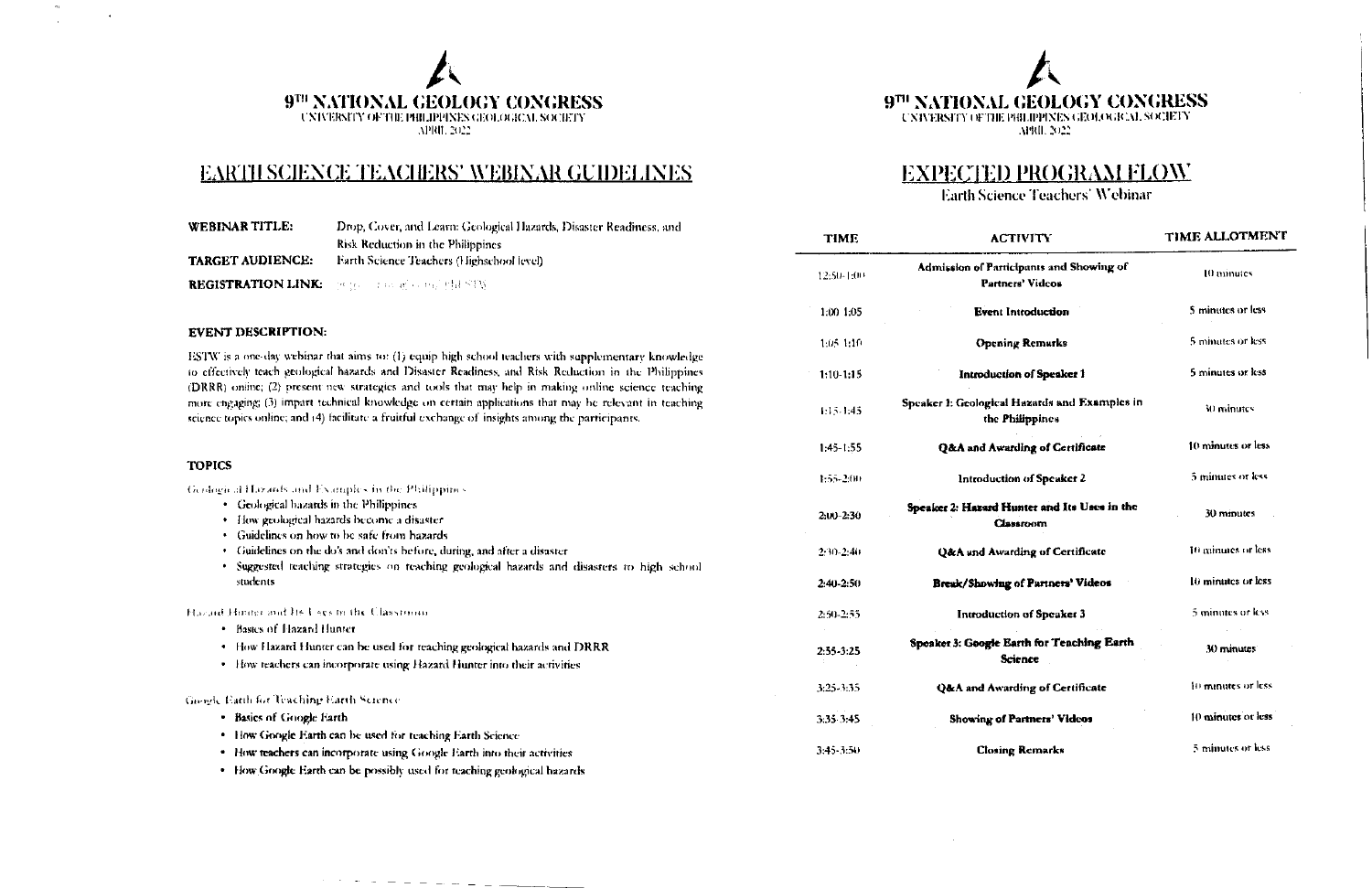



## HIGH SCHOOL STUDENTS' WEBINAR GUIDELINES

#### **EXPECTED PROGRAM FLOW**

High School Students' Webinar

| <b>WEBINAR TITLE:</b>        | Shake, Rattle & Roll: A Geolo(GIS)t Workshop on Hazard Sensing                                                            |                |                                            |                    |
|------------------------------|---------------------------------------------------------------------------------------------------------------------------|----------------|--------------------------------------------|--------------------|
| <b>TARGET AUDIENCE:</b>      | Highschool Students                                                                                                       | <b>TIME</b>    | <b>ACTIVITY</b>                            | TIME ALLOTMENT     |
| <b>REGISTRATION LINK:</b>    | https://tmyad.com NGCHSN 2022                                                                                             | $12:50 - 1:00$ | Admit participants to Zoom meeting         | 10 minutes or less |
|                              |                                                                                                                           | $1:00 - 1.05$  | <b>Event Introduction</b>                  | 5 minutes or less  |
| <b>EVENT OBJECTIVES:</b>     | · Foster geoscience appreciation among students through engaging topics                                                   | $1:05 - 1:10$  | <b>Welcoming Remarks</b>                   | 5 minutes or less  |
|                              | · Provide an avenue for participants to gain new knowledge on geoscience from outside the                                 | $1:10 - 1.40$  | <b>Speaker 1</b>                           | 30 minutes or less |
| classroom setting            | . Spark curiosity towards the field of geology                                                                            | $1:40 - 1:55$  | Q&A and Awarding of Certificate            | 15 minutes or less |
|                              |                                                                                                                           | $1:55 - 2:05$  | Icebreaker                                 | 10 minutes or less |
| <b>TOPICS</b>                |                                                                                                                           | $2:15 - 2:35$  | Speaker 2                                  | 30 minutes or less |
| <b>Geologic Hazards</b>      | • Various geologic hazards in the Philippines                                                                             | $2:35 - 2:50$  | <b>Q&amp;A</b> and Awarding of Certificate | 15 minutes or less |
|                              | · The Philippine setting and how it affects exposures to geologic hazards<br>· Disaster events caused by geologic hazards | $2:50 - 3:20$  | Speaker 3                                  | 30 minutes or less |
|                              | • Safety precautionary measures before, during, and after geologic hazard events.                                         | $3:20 - 3:35$  | <b>Q&amp;A and Awarding of Certificate</b> | 15 minutes or less |
| Herbroom teambogical Hozards | . Various high increased orient havants in the Philippines.                                                               | $3:35 - 3:40$  | <b>Closing Remarks</b>                     | 5 minutes or less  |

- · Various hydrometeorological hazards in the Philippines
- · The Philippine setting and how it affects exposures to hydrometeorological hazards
- · Disaster events caused by hydrometeorological hazards
- · Safety precautionary measures before, during, and after hydrometeorological hazard events

#### **CIS Workshop**

 $\sim$ 

 $\mathbf{r}$ 

- An introduction to GIS
- · How GIS information is obtained
- Applications of GIS in geosciences
- . An introduction to free GIS websites/softwares that can be used for hazard sensing and how to use it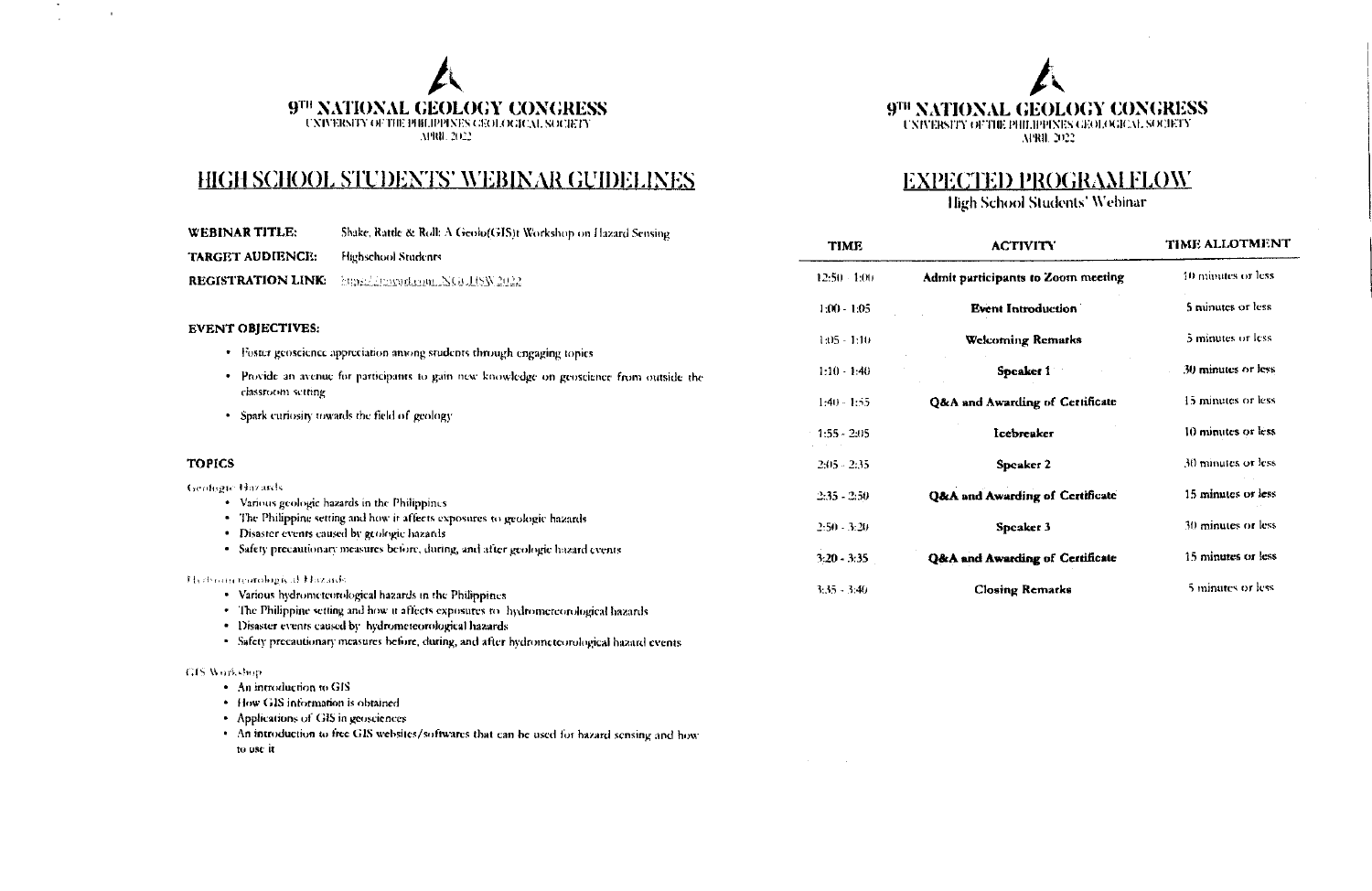



## **GEOLOGY STUDENTS' FORUM GUIDELINES**

| <b>FORUM TITLE:</b>     | Verging the Summit: Emerging Stronger from the Pandemic Through<br>Geosciences |
|-------------------------|--------------------------------------------------------------------------------|
| <b>TARGET AUDIENCE:</b> | BS Geology students and students of related fields                             |
|                         | <b>REGISTRATION LINK:</b> an advocated the base of an                          |

#### **DESCRIPTION OF EVENT:**

GSF is the most recent event included in the National Geology Congress. GSF aims to provide a platform for discussion among different sectors of geosciences in the Philippines. The following questions are targeted to be addressed:

- 1. How is geoscience performing in the last two years? How is it still relevant?
- 2. What roles have geosciences played since the beginning of the pandemic?
- 3. Are job opportunines available in local agencies, industries, and other geoscience sectors?
- 4. What can we expect this year and in the upcoming years, as more industries and agencies gradually transition back to the workplace?
- 5. How can geosciences help in boosting our country's post-pandemic economic recovery?

#### TOPICS INCLUDED IN THE FORUM:

- Geohazards: Earthquakes and Tsunamis
- · Geology in the Petroleum Industry
- Geology and Renewable Energy
- · Geology and Machine Learning
- · Hydrogeology

 $\label{eq:3.1} \gamma_{\alpha}(\omega_{\alpha})=\gamma_{\alpha}(\omega_{\alpha})=\gamma_{\alpha}(\omega_{\alpha})\gamma_{\alpha}(\omega_{\alpha})\gamma_{\alpha}(\omega_{\alpha})$ 

• Policy Developments in the Geosciences

## **EXPECTED PROGRAM FLOW**

**Geology Students' Forum** 

| <b>TIME</b>    | <b>ACTIVITY</b>                     | <b>TIME ALLOTMENT</b>          |
|----------------|-------------------------------------|--------------------------------|
| $1:100 - 1:10$ | Introduction                        | 10 minutes or less             |
| 1:10 - 1:15    | <b>Opening Remarks</b>              | 5 minutes or less              |
| 1:15 - 1:20    | Roll Call of Speakers               | 5 minutes or less              |
| 1:20 - 2:55    | <b>Situationer Report</b>           | 1 hour & 35 minutes<br>or less |
| 2:55 - 3:00    | <b>Short Break</b>                  | 5 minutes                      |
| $3(10 - 4.10)$ | Question and Answer Portion         | 1 hour & 10 minutes<br>or less |
| 4:10 - 4:20    | <b>Presentation of Certificates</b> | 10 minutes or less             |
| 4:20 - 4:25    | <b>Closing Remarks</b>              | 5 minutes or less              |
| $1.25 - 4.30$  | Adjournment                         | 5 minutes or less              |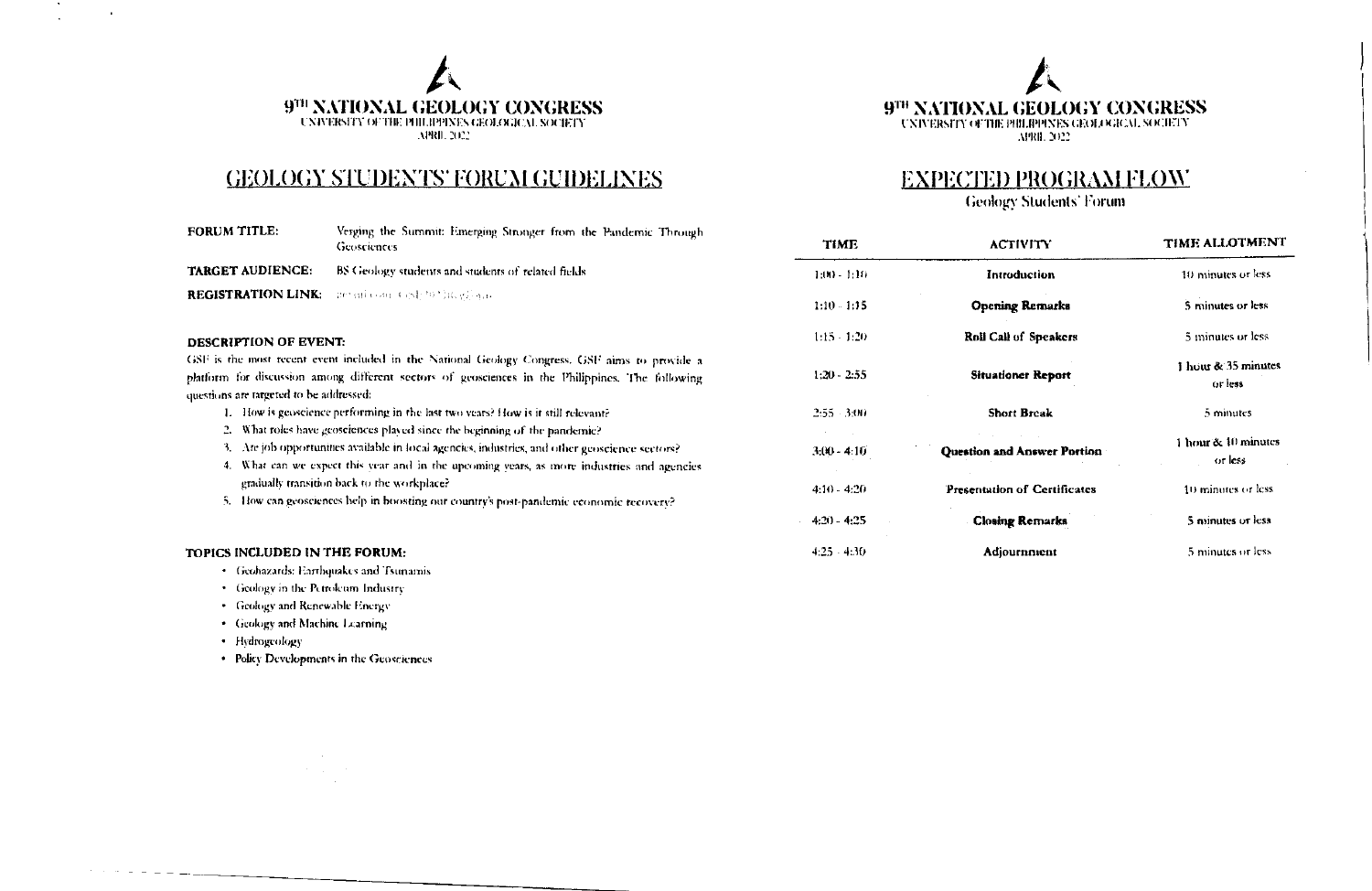

## DIWA CONTEST

#### Dignavan sa Infographics, Pagyamanin sa Wikang Atin

#### **RATIONALE:**

 $\sim$ 

The contest aims to promote knowledge and appreciation of basic and Philippine geology while debunking misinformation regarding the subject. It promotes the use of Philippine languages in communicating science concepts through infographies to improve understanding and appreciation among local communities.

**CONTEST SITE:** Gerpany provides an IRBN & Out

#### **MEHANICS AND GUIDELINES**

Eligibility Grade 9 to 12 high school students from the Philippines are enjoined to participate.

#### Coniesi Mechanics

 $\sim$ 

- a) Participants must register by filling up the online registration form to be posted on UP Geological Society's Facebook page as well as the contest website that per arguments, DDV 3.302%. I nregistered submissions will not be accepted.
- b) Participants will create an infographic of anything related to Philippine Geology and/or basic geology concepts. If participants need to consult a topic, they may use the helpdesk available through the context seaso. Please be mindful of the consultation policies indicated in the site.
- c) The infographic is expected to promote appreciation of geology and enhance understanding of concepts underlying significant geologic studies, discoveries, or locations related to or found in the Philippines. It is also encouraged to debunk misinformation concerning topics in the earth sciences spreading online, especially in social media.
- d) Participants may work individually or in pairs.
- c) Infographics should be of size A3 (297 nom x 420 mm) and written in any Philippine language. Infographics submissions written in English will not be considered.



### DIWA CONTEST

Dignayan sa Infographics, Pagyamanin sa Wikang Atin

#### Contest Mechanics (cont'd)

- f) Aside from the infographic, participants must also submit the following in a single PDF file:
	- . an English translation of the infographic's content for judging,
	- · a 150-word maximum introductory paragraph in English as a caption for posting,
	- · Reference list as seen in the infographic.
		- Use the following format for the PDF file submission:
		- · Letter size
		- \* Arial font size 12
		- 1.5 line spacing
		- · Files should contain subheadings: "Infographic Translation", "Introductory Paragraph for Caption" and "References"
		- · Translation must contain subheadings for each section/text box corresponding to the infographic
- g) Information present in the infographic must be from reliable sources and properly cited in APA format (7th edition). References must be shown at the bottom of the infographic.
- h) All photos and graphics incorporated in the entry must be properly cited and should not infringe any existing copyright and/or intellectual property rights.
- i) The name and school of the participant should appear on the infographic.
- j. Entries should be submitted on or before 11:59 PM of April 15, 2022 through the Submission Bin in the gastop particular
- (k) The submission deadline will be strictly followed. Late submissions will not be accepted.
- 1) After submission, an email will be sent to confirm your submissions Submissions are considered final and cannot be modified after.
- m) All entries along with the caption will be posted on UP GeoSoc's liacebook page: https://www.racewol.com/ingulance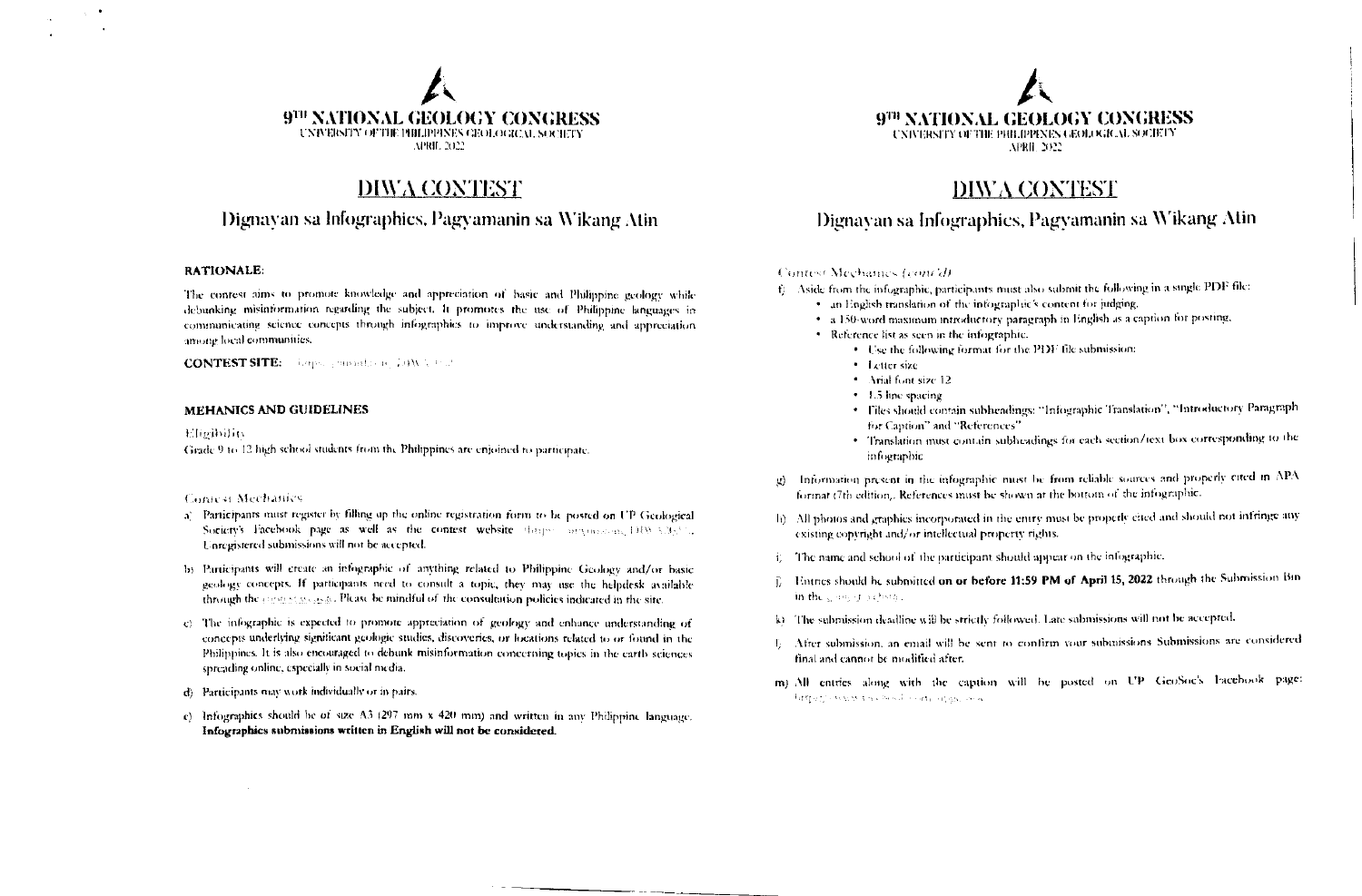# $\left\{ \begin{array}{lcl} 9^{\text{TH}} & \text{NATIONAL} & \text{GEOLOGY CONGRESS} \\ \text{CNNERSITY OF THE PHILPPINES GEOLOGICAL SOCIENT} \\ & \text{NPRI. 2022} \end{array} \right.$

## **DIWA CONTEST**

## Dignayan sa Infographics, Pagyamanin sa Wikang Atin

 $\sim 10$ 

**Key Dates** 

 $\Delta \sim 10^4$ 

| Deadline for Registration and Submission: | April 15, 2022     |
|-------------------------------------------|--------------------|
| <b>Facebook Liking Period:</b>            | April 19-23, 2022. |
| <b>Expected Release of Results:</b>       | Max 6, 2022        |

Contest Site All relevant forms, links, and resources will be compiled into a website. Please visit: Juge - Form opactilly v 602

You may view the following in the website:

- · Registration Form
- Contest Mechanics
- Contest Timeline / Key Dates
- Contestant Resources
- · Submission bin
- · Helpdesk Link
- DIWA 2021 Entries
- 9th National Geology Congress Links

 $\sim 10^{-1}$ 

· Our contact information